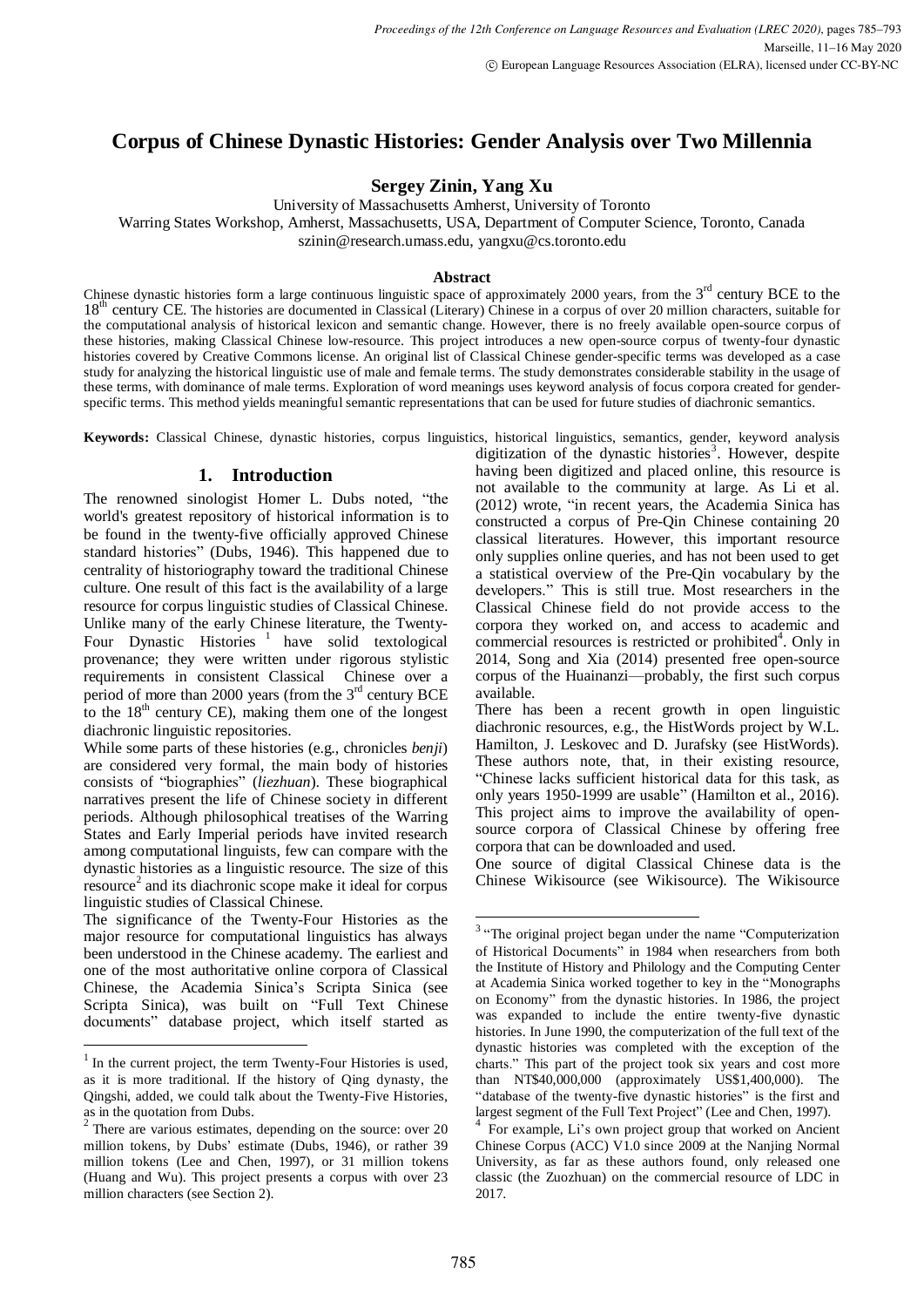contains the full text of the Twenty-Four Histories under the Creative Commons license, i.e., they could be freely used, re-distributed, and modified. However, there are two limitations: the philological provenance and the current format. It should be noted that, unlike many other online resources of Classical Chinese, the Wikisource is openly editable. The authors presume that the philological quality of Wikisource sources is sufficient for corpus analysis while challenging for exact textological studies. The other drawback is its online format. Copying the textual data, cleaning them up, and reformatting take considerable time. This project introduces the Corpus of Chinese Dynastic Histories (CCDH, 2019), with a total of over 23 million-characters<sup>5</sup>.

The authors hope that the CCDH corpus will alleviate the lack of diachronic resources of Classical Chinese. Diachronic, or historical, linguistics has been developing in the Western humanities since the  $18<sup>th</sup>$  century because of growing availability of large diachronic digital corpora. In particular, new computational linguistic methods have been developed to analyze semantic change (see Tang, 2018, for an up-to-date review).

The dynastic histories contain a vast amount of information on the traditional Chinese society and Classical Chinese language, especially in *liezhuan* (biographies) sections, which makes the bulk of the corpus. This project focuses on the subject of gender analysis of the dynastic histories. In modern linguistics, Chinese language is generally considered "genderless," i.e., it lacks not only grammatical but also natural gender category (Stahlberg et al., 2007). Also, modern gender analysis such as "gender classification" and "gender identification" are not applicable to the dynastic histories because they are all known to be written by men and from a masculine discourse position.

Farris (1988) is a pioneer in gender analysis of Modern Chinese, and her approach of studying gender through covert and marked terms is still significant. Working in a pre-digital age, she created the first lists of male and female gendered terms (or gender-specific terms), and this approach forms the basis of this study; gender-specific terms of such categories as sex, kin, and official ranks were identified based on the vocabulary of the histories, and evidences of their semantic contexts were explored.

Aside from Farris' lists (created for Modern Chinese), the list of gender-specific terms created in this study for the dynastic histories is probably the first and largest of its kind. It should be noted that it is not a comprehensive list of all such terms for every historical period. This study has been, from the beginning, a diachronic investigation, and for over 2000 years, many terms, especially the official ranks, which were introduced in the Shiji, were extinguished by the Mingshi time<sup>6</sup>. It was challenging to create an exhaustive list of gender-specific terms, which are present in all dynastic histories, from the Shiji (period of Classical Chinese) to the Mingshi periods (period of early Modern Chinese), and most of them are still present in Modern Chinese. Considering the novelty of this task, the analysis of the usage of these terms has been limited by the analysis of their context within the context windows of sentence and paragraph structures. The idea was to try to establish the existence of special relations of certain context terms with male and female terms.

Therefore, this study did not directly address the issue of semantic change. Rather it offered an initial exploration of the contextual (or semantic) environment of individual terms. A special focus sub-corpus of all sentences and paragraphs, where the term was entered, was created for each term. Previous researchers have implemented this method of term semantic analysis — e.g., Lau and Cook (2012)—for the identification of novel senses of words. However, Lau and Cook used topic modeling with Latent Dirichlet Allocation and Hierarchical Dirichlet Process (LDA/HDP) to extract senses of words. This method did not perform well in the current study of Classical Chinese corpus, where there is no word mark-up. Therefore, the keyword analysis (KA) method also has been implemented, and it has yielded meaningful results.

# **2. Corpus Description**

# **2.1. Dynastic Histories in the Corpus**

The Chinese language has evolved in roughly three stages: Old Chinese, Medieval Chinese, and Modern Chinese (Norman, 1998). Classical Chinese could be considered as a written form of Old Chinese, which formed in the past three centuries BCE (Dong, 2014). In post-Han period, it could be referred to as Literary Chinese. It is often perceived that Classical or Literary Chinese practically has not changed since then, unlike spoken language. Researchers agree that there should have been some intercommunication between the current spoken language and Classical Chinese, although this area has not yet been considerably explored. The processed text of histories, with dynastic periods and basic statistics, are presented in Table 1, and the Corpus of Chinese Dynastic Histories (CCDH) can be found at [https://osf.io/tp729/.](https://osf.io/tp729/)

# **2.2. Corpus Creation and Composition**

The text of the twenty-four histories was taken from Wikisource and processed to remove all formatting, except divisions by chapters (*juan*), paragraphs, and sentences. Although the text was already present online, converting it into a corpus that could be used for various Classical Chinese research required dedicated work, which makes this corpus a unique contribution. The chapter numbers were entered in the form of \*001\* (for *juan* 1) on a separate line. The text files, in UTF8 coding, could be found on the project GitHub site; they have names such as "01\_shiji\_full.txt" (for the Shiji)<sup>7</sup>.

-

<sup>&</sup>lt;sup>5</sup>This confirms the conservative evaluation by Dubs (Dubs, 1946); however, with punctuation marks and white spaces the volume of CCDH is over 27 million tokens, which is close to (Huang and Wu, 2018) evaluation (the latter study also includes the large Qing dynasty history).

<sup>&</sup>lt;sup>6</sup> See Table 1 for the dynasties' creation times.

 $7$  The description of file content of the OSF site is contained in the README file on it. Specific file names will be omitted farther on.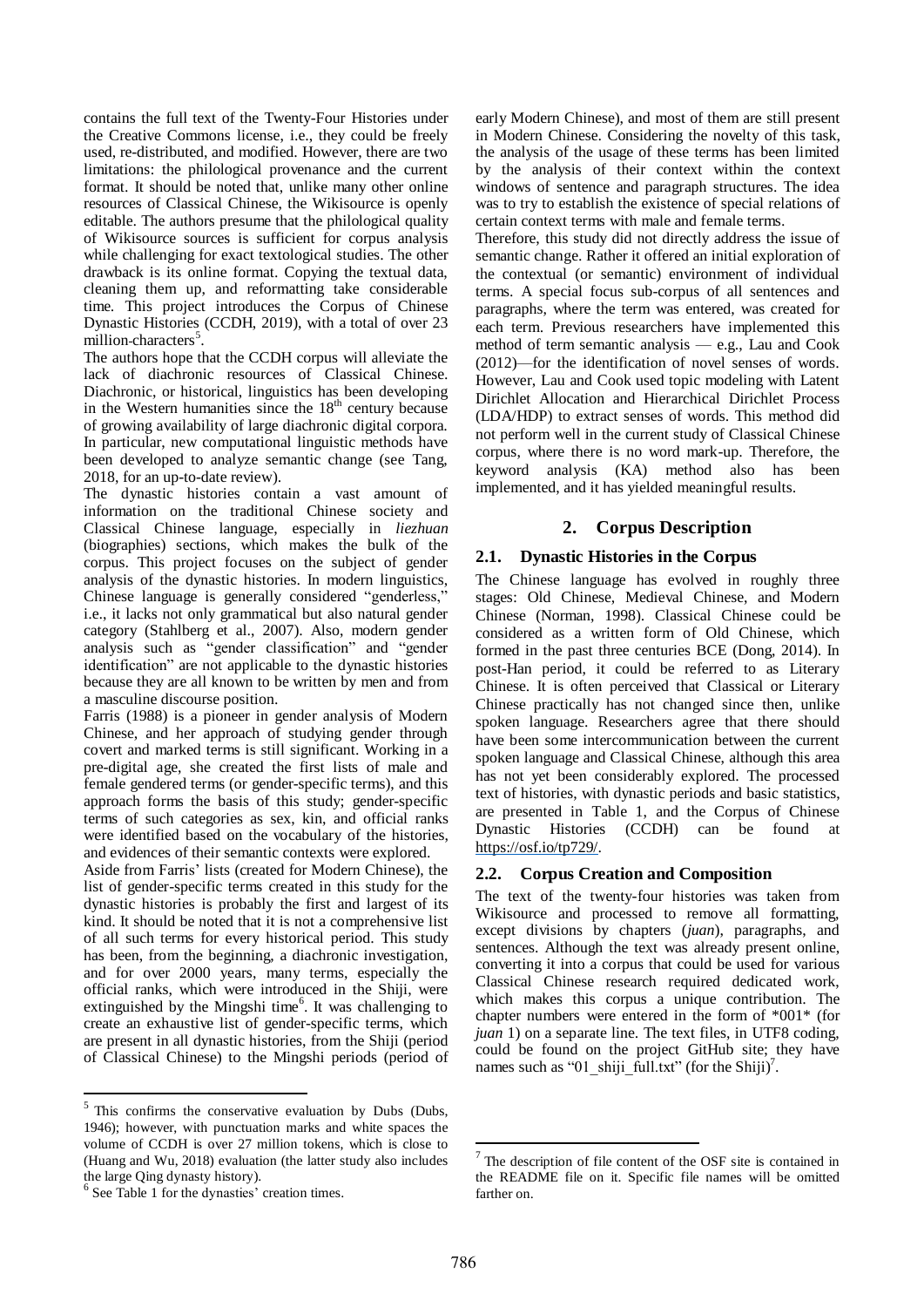| Name        | Dynasty               | Period              | Chars    | <b>Types</b> |
|-------------|-----------------------|---------------------|----------|--------------|
| Shiji       | To Han                | To 95<br>bce        | 577256   | 5045         |
| Hanshu      | Han                   | 206 bce<br>$-24$ ce | 773741   | 5906         |
| Houhanshu   | Houhan                | 25-220              | 690771   | 5553         |
| Sanguozhi   | Wei, Wu,<br>Shu       | 221-280             | 384155   | 4489         |
| Jinshu      | Jin                   | 265-420             | 1149450  | 5794         |
| Songshu     | Liu-Song              | 420-479             | 800235   | 5825         |
| Nanqishu    | Nan Qi                | 479-502             | 296729   | 4859         |
| Liangshu    | Liang                 | 502-557             | 293085   | 4915         |
| Chenshu     | Chen                  | 557-589             | 163125   | 3970         |
| Weishu      | Wei                   | 386-550             | 965445   | 5325         |
| Beiqishu    | Bei Qi                | 550-577             | 213172   | 3992         |
| Zhoushu     | Zhou                  | 535-581             | 260865   | 4136         |
| Suishu      | Sui                   | 581-618             | 693690   | 5544         |
| Nanshi      | Nan chao              | 420-589             | 675661   | 5160         |
| Beishi      | Bei chao              | 386-618             | 1103684  | 5515         |
| Jiutangshu  | Tang                  | 618-906             | 1984156  | 6382         |
| Xintangshu  | Tang                  | 618-907             | 1769453  | 6838         |
| Jiuwudaishi | Wu dai                | 907-960             | 605041   | 4661         |
| Xinwudaishi | Wu dai                | 907-960             | 290748   | 3922         |
| Songshi     | Song                  | 960-1279            | 3995199  | 11254        |
| Liaoshi     | Liao                  | 907-1125            | 300866   | 3994         |
| Jinshi      | $\mathop{\text{Jin}}$ | 1115-<br>1234       | 940129   | 5102         |
| Yuanshi     | Yuan                  | 1271-<br>1368       | 1591729  | 5744         |
| Mingshi     | Ming                  | 1368-<br>1644       | 2828640  | 7407         |
| Total       |                       |                     | 23347014 | 15071        |

These files were further parsed and processed to create index files, where each character is placed on a separate line in a related text file

Table 1: Text statistics for the twenty-four dynastic histories (length in characters with punctuations removed).

and is provided with history, chapter, paragraph, sentence numbers, and position in the sentence, e.g., a line like:

#### 1,113,10,1,22,主

means that this character is found in the History Number 1 (the Shiji), Chapter 113,  $10<sup>th</sup>$  paragraph in this chapter, first sentence in this paragraph, and 22nd position in the sentence. All further experiments were conducted using these index files, not the original text files.

#### **3. Gender Terms**

Due to the inclusion of the "biographies" section, the dynastic histories in the corpus contain not just purely historical data but also information on many aspects of everyday life in China, including family stories, where data on gender relations could be found. Therefore, it seems natural to do a gender analysis and consider what information about gendered terms could be extracted.

As appeared in the bibliography collected by Marjorie Chan (see Chan), most linguistic gender studies of Chinese could be classified through analysis of the history of pronouns, gender identification, and special women's language. There are limited studies of semantic gender analysis of Classical Chinese. One of the established methods of gender analysis used lists of gender-specific terms (Crawford et al., 2004). As mentioned, Chinese is genderless; therefore, it appears that the most appropriate way to analyze gender in a Classical Chinese corpus is through semantic analysis of gender-specific words, i.e., such words that refer only to either males or females. Such words could be found among family, kinship, and professional terms. Farris (1988) created several similar lists, but her lists are based on Modern Chinese. However, gender terms in Modern Chinese cannot form the immediate basis of investigation into a corpus of Classical Chinese because of language change. Creating such a gender-specific list of terms for Classical Chinese is itself challenging. Even more challenging is that such a list should be applicable to a diachronic corpus of almost 2 millennia scale, as official titles (an equivalent of occupational terms for dynastic histories), male and female, often do not last longer than one or two dynasties<sup>8</sup>. To tackle this issue, the authors have identified (via unigrams, bigrams, and trigrams) potential words that should be on the list and are present in most critical histories in the current corpus and extract their dictionary values, using CC-CEDICT dictionary project<sup>9</sup>. The entries on the gender-specific list include full character form, simplified form, pinyin Romanization, and English translations by CC-CEDICT. See a sample in Table 2. There are  $81$  male and  $31$  female terms<sup>10</sup>. The difference in numbers was caused by 1) the nature of historical

<u>.</u>

<sup>8</sup> Hucker's indispensable dictionary of the official titles in imperial China (Hucker, 1985) had been consulted in the process of this work; however, it could not offer a ready-made solution.

<sup>9</sup> CC-CEDICT dictionary, which is used by many Chinese language-related projects, e.g., by UNIHAN database, is also covered by Creative Commons license and therefore has been used to provide translations in this project (see CC-CEDICT, UNIHAN).

 $10$  The full list of the terms is available on the project site. The list of words that are present in all twenty-four histories would have been much shorter; therefore, the current list is a compromise between the full list of gender-specific terms in all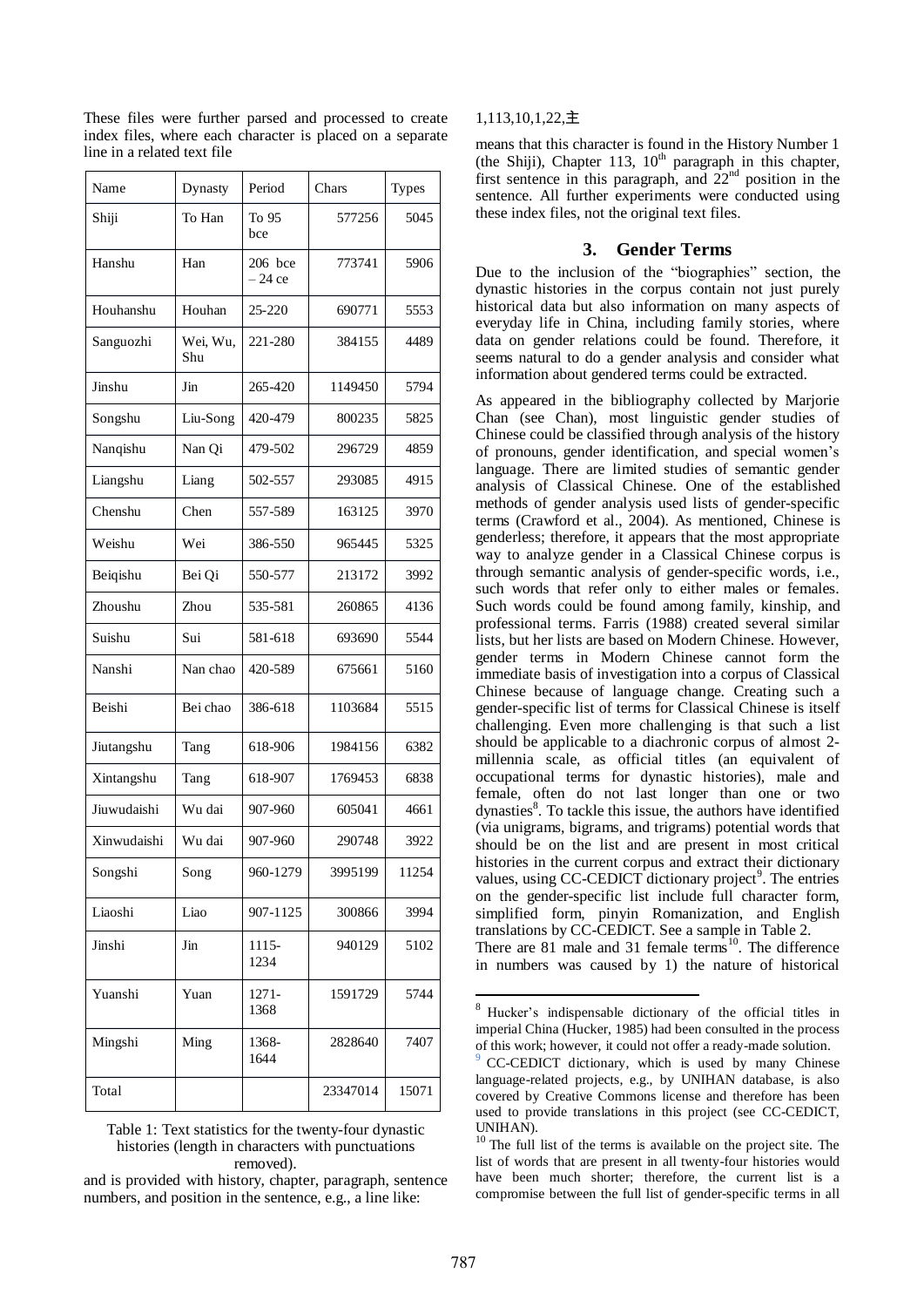source, where there are more male actors, and 2) more developed nomenclature of male official titles in the dynastic histories. Although male terms dominate female terms in the curated list, it is the largest gender list for Classical Chinese and serves as a basis for future work.

| 女<br> 妻<br>$h\Box$ | nů<br>妻<br>$q\bar{1}$<br>婦<br>fù | female; woman; daughter<br>wife<br>woman; old variant of $\overline{\mathfrak{L}}$ |
|--------------------|----------------------------------|------------------------------------------------------------------------------------|
|--------------------|----------------------------------|------------------------------------------------------------------------------------|

Table 2: Sample lines from the gender-specific terms.

# **4. Methodology**

This work focuses on a simple approach among many possible ways of performing gender analysis. One way of studying would be to create word vectors, based on counting words in a close context of a term and then comparing these vectors and establishing similarity between gender terms. However, comparing the similarities of gender-specific terms or even groups of them was not included in the goals of this study. Rather, this study is aimed at exploring linguistic context of the two groups (male and female) of gender-specific terms. It does so by creating joint context vocabulary for all terms and a co-occurrence matrix (called "the synoptic cooccurrence matrix $^{\prime\prime}$ <sup>11</sup>), where the target terms are the columns and the context terms are the rows, and synoptic word vectors could be considered as the columns.

This study regards textual and syntactical units, such as sentences and paragraphs (passages), as the two basic units of analysis. The semantic scopes of these syntactic and textual structures are different. It could be expected that the context terms for sentences (that are not common and functional words) are related to collocation and the general structure of the meaning of the target terms. The context terms for paragraphs would be wider in semantic scope since they may describe a discourse topic.

This study also explores semantic analysis of individual terms by focusing on context terms of the gender terms. The authors extract "focus corpora" for a given term, from all sentences where this term is present  $12$ . Then, the meaning of the term is explored under both topic model and keyword analysis.

# **5. Experiments and Results**

# **5.1. Evidence for Synoptic Context of the Gender-Specific Target Terms**

The first experiment constructed a synoptic co-occurrence matrix of context terms of male and female terms in the scope of sentences and paragraphs. The tables could be considered count-based word vector table (columns are vectors), where the vocabulary consists of context terms of all gender-specific terms. The total number of all context terms for all target terms in all histories is over 15000 (for sentences); however, with the cutoff values for

<u>.</u>

the context terms, a minimum of 10 entries for the corpus and a minimum of 5 target terms, stop-words included, there are about 6700 sentence-based context terms and 9400 paragraph-based context terms <sup>13</sup> . Several observations can be made:

- a) Many context terms are shared by male and female gender-specific terms. Most context words of female terms are shared with male terms. And even though there are many more male terms, a small number of them do not have any shared context terms with female terms. For sentences, there are only about 600 (or about 10% context terms), and those terms are comparatively rare characters, with rarely more than 30 entries in the entire corpus.
- b) An analysis of matrix supports grouping target terms according to their distributional features. There are a few words in the target terms that could co-occur with at least 80% of context terms, e.g.,  $\angle$ , 母, 妻, 婦 in female terms and 王, 子, 公, 侯, 君, 臣, 兵, 帝, 士, 父, 孫 in male terms. These terms could be called "star terms" because they are "connected" to most of the context terms, as well as between themselves (as shown later). Then, there are middle-range terms, which are connected to about 50% of the context terms, and, finally, there are low-connected terms.
- c) About 8% of the context terms are connected to over 95 target terms for sentences and more than 2000 such terms (around 20%) for paragraphs<sup>14</sup>. Therefore, at the paragraph level, there is a large group of characters that could be in the same context for male and female terms.

It is straightforward to see why context characters for male and female terms overlap considerably, especially for paragraphs. For most paragraphs, where there is at least one female term, there is also at least one male term (this is also true for sentences, but in a lesser degree). Of more than 280000 paragraphs in the corpus<sup>15</sup>, 31079 contain at least one female term, and 172909 contain at least one male term; 29371 paragraphs contain at least one male and one female terms, so the number of paragraphs containing female terms and not having male terms is about 5.5%, i.e., if a paragraph topic includes a female actor (designated by gender-specific term, e.g., "wife"), there will almost always be a male actor (e.g., "husband"). However, if a paragraph contains some male terms, e.g., *wang* (king), it would often not contain any female terms. It is thus not straightforward to establish differences between male and female terms as groups using codistributional words in this corpus. Female context terms would be subsumed by the male context terms. However, male terms have some semantic space free of female terms, i.e., topically, these paragraphs are not related to

<u>.</u>

histories, and the list of such terms that are present in all histories.

The term « synoptic» here used to underline simply that these context terms are collected for several or all target terms.

 $\frac{12}{2}$  Similar to Lau et al. (2012) and Cook et al. (2014).

 $13$  See specific file names in the README file on the OSF project site.

It should be noted that stop-words were not excluded from this table.

<sup>&</sup>lt;sup>15</sup> See data on the project site for statistics.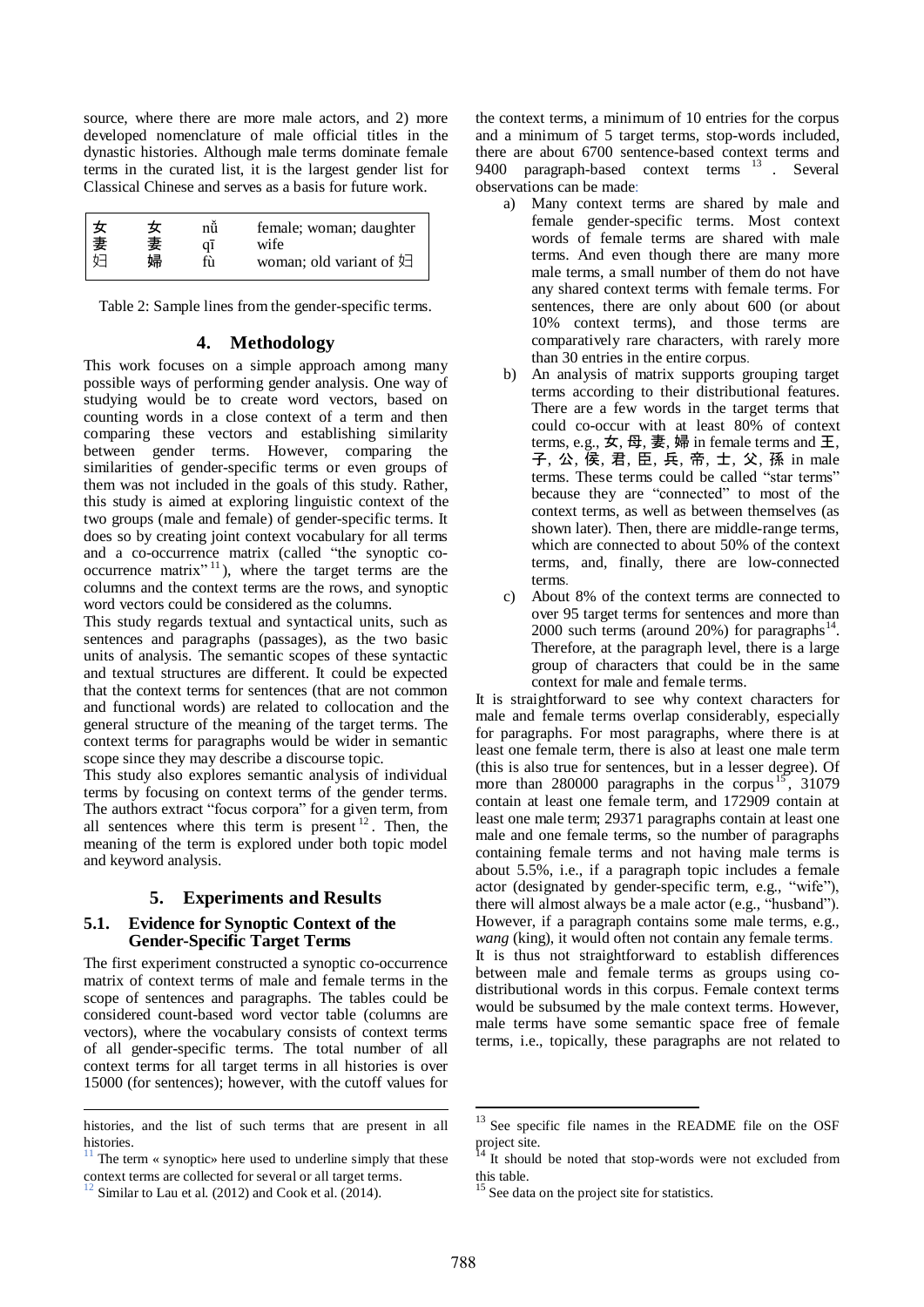any family or other female-related matters<sup>16</sup>. This is one of the forms in which male terms "dominate" female terms in the dynastic histories semantic space.

#### **5.2. Evidence for Diachronic Change of Context Terms of the Gender-Specific Target Terms**

In the previous section, the study of context terms was conducted on the whole corpus, without diachronic stratification. Having a diachronic corpus of such scale, it is logical to obtain evidence of diachronic changes in the context terms' co-distribution with the target terms.

Additional files were created for this goal $17$ . Each row contains pairs of target terms with their context terms, with absolute numbers for each dynastic history in chronological succession. They only contain context terms that have more entries than the cutoff value (four, in this case) at least for one dynasty. The files with normalized numbers contain the same pairs, but with normalized numbers (divided by the dynasty history size in characters). Normalized data allow tracking change for a context character, in combination with a specific target of determining whether its usage is on the rise or decline, i.e., diachronic change in its usage with the context term.

Columns in these tables are similar to the "meaning vectors" used by Xu and Kemp (2015); however, in the current study, instead of measuring target vectors divergence, the authors explored diachronic change of usage of context terms. If for a specific target term, there are many context terms that are either on the rise or decline, it may be an indication of a semantic change in the usage of the given target term.

The direction of change has been identified by linear regression, through normalized values of pairs' entries, on the Y-axis and corpus documents in historical order of writing on the X-axis. The distance between sources is uniform (there is no presumption about the character of temporal change of Classical Chinese, but it definitely would not be  $linear^{18}$ ).

The slope of the linear regression line can indicate the direction of change. In this study,  $+1.5$  and  $-1.5$  were accepted as criteria of change. Pairs that demonstrate slopes more than 1.5 are considered to be on the rise (it will be marked as up); pairs that have slope less than −1.5 are considered to be on the decline (it will be marked as down). The pairs, which have slope in between −1.5 and −1 and 1 and 1.5, are considered to be of "undefined" type. The pairs with slope in the interval of −0.5 and +0.5 are considered to be "neutral," i.e., no definitive change.

The results for paragraphs and sentences are presented in diachronic normalized files in the form described above (the normalized values of pairs' entries are multiplied by factor of 100000 and rounded). There are 250676 lines for paragraphs and 102145 lines for sentences.

-

It is noted that most pairs belong either to neutral or undefined type. To estimate the directionality of the remaining pairs, they are collected into respective diachronic normalized files on the project site. These files contain 1955 pairs for paragraphs and 210 pairs for sentences.

The analysis of the diachronic change in context and target terms co-occurrence reveals that a very small portion of target–context word/character pairs exhibits considerable change. Most target–context co-occurrence pairs are quite stable over 1500 years, which could be considered as a confirmation of existing, in classic philology, thesis about grammatical and vocabulary stability of Literary Chinese.

# **5.3. Topic Modeling and Keyword Analysis of Gender-Specific Target Terms**

The final experiment was a semantic analysis of individual target terms. Two methods have been applied to the corpus in this experiment. Both methods employ the "focus corpus" approach, where a focus corpus is created for each target term based on the passages (within the context window) where the target term is found<sup>19</sup> .

The method of clustering passages of a target word to enrich semantic context of a document has been popularized in word sense disambiguation/induction research since the beginning of this century<sup>20</sup>, in work by Bordag (2006) (who suggested a sentence-length window) and then in work by Brody and Lapata (e.g., Brody and Lapata, 2009), who, following Caj et al. (2007), used topic modeling.

Using topic modeling for identifying word senses through clustered contextual passages for target words was elaborated by Lau et al. (2012) and Cook et al. (2014), who created focus corpora on the basis of three-sentence context window, where a target term appears in the middle sentence. They conducted a topic analysis, using a hierarchical version (HDP) of Latent Dirichlet Allocation (LDA), to detect novel senses. In their study (Cook et al., 2014), they also implemented keyword analysis (KA) for target terms but yielded only limited use. This study uses similar methods, namely, latent semantic based topic analysis (LSI), which resembles LDA and HDP) and  $\mathbf{K} \mathbf{A}^{21}$ .

The approach was to apply topic-based analysis (Blei et al., 2003) to a focus corpus, consisting of one-sentence passages that contain the target characters  $22$ . As an illustration, two representative gendered words from the gender list were chosen: *nan* (man) and *nv* (woman). The focus corpora for these words (based on one sentence passage) have been created, and LDA and KA have been

<u>.</u>

<sup>&</sup>lt;sup>16</sup> For example, the topic of a paragraph could be an activity of the king (*wang*), and this activity will not include any female actors.

 $17$  See specific file names in the README file on the OSF project site.

<sup>&</sup>lt;sup>18</sup> It would rather be expected to be synchronous with spoken Chinese evolution, which is not linear. However, the evolution of Classical Chinese is not a well-researched area.

<sup>&</sup>lt;sup>19</sup> These passages are considered to be "documents' of the corpus.

<sup>&</sup>lt;sup>20</sup> This method of aggregating short passages for topic modelling is also not unlike the methods of topic modelling, applied for study of Twitter, etc., corpora. See Hong and Davidson (2010).

<sup>&</sup>lt;sup>21</sup> Following the standard methods described by Baron et al., (2009) and Scott (2010).

 $22$  Cook et al. use three-sentence passages for creating a focus corpus. This is a length in between average paragraphs and sentences in their study. However, considering the conciseness of classical Chinese, one sentence in this language could be longer in English.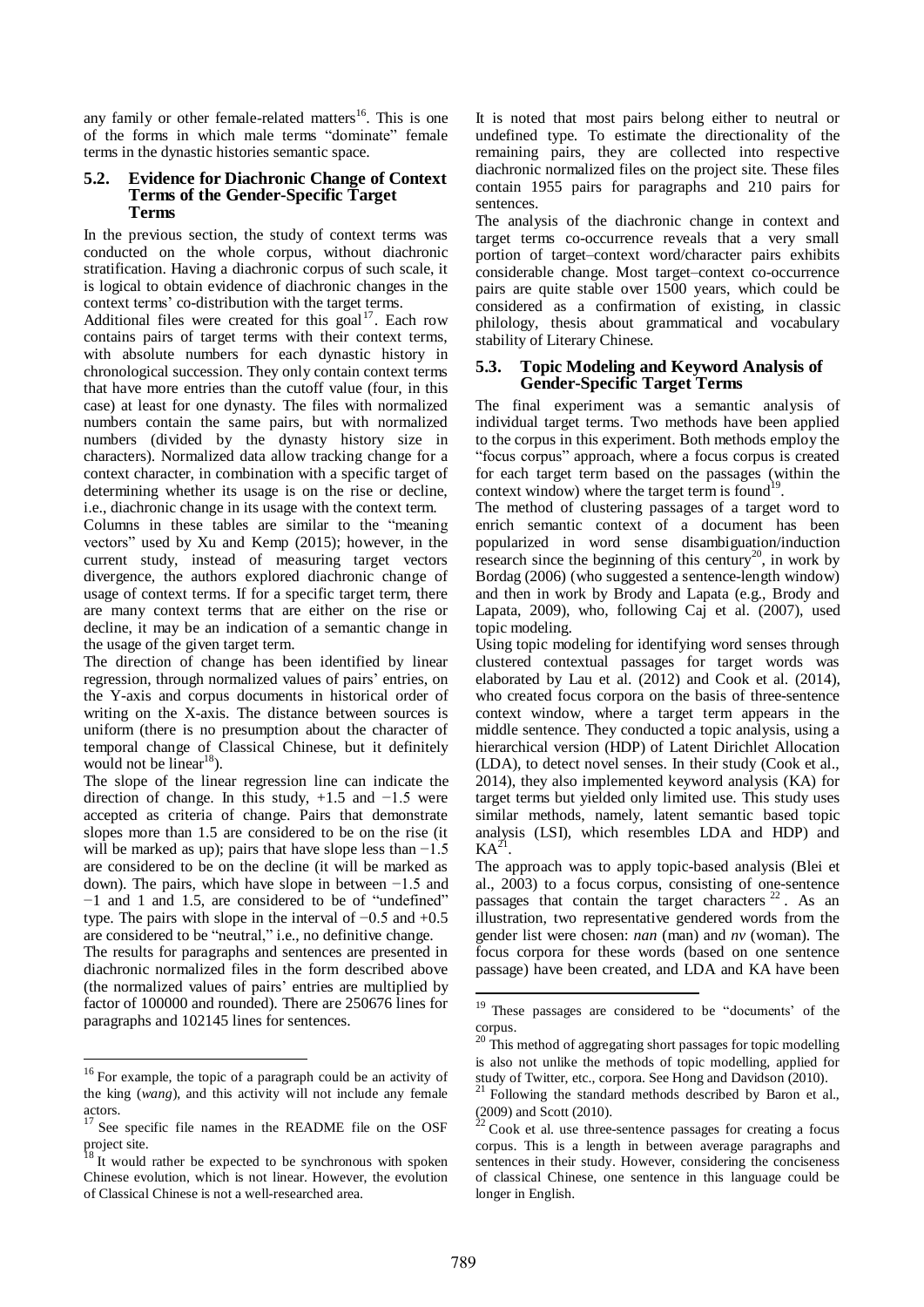applied to them<sup>23</sup>. The raw output for a run of the program for five topics for LDA is presented in the Table 3.

Many topic characters appear in the topics, and topics are, actually, very close<sup>24</sup>. Because this study is less concerned with specific senses of a word and more concerned with meaning in its generality, topic characters were merged (see Table 4) and redundant characters were removed. Although the result still contains "noise characters" it could be considered an aggregate of senses of the target characters. The merged results are shown in the Table 4 (sorted alphabetically).

The topic modeling correctly identifies the historical characters of the document (official titles, names of kingdoms) and includes some gender-specific terms (see Table 3). For nan character, some topic characters describe societal and political roles of a man (wang (king), gong (Duke), guo (state), xiao (filial piety); others relate to his familial role (nv (woman), fu (father)). For nv character, there are many related male terms (as women's stories are mainly related to their male partners' biographies), such as di (emperor), wang (king), hou (marquis), gong (duke), jun (ruler) – even more so than for nan. There are also a few female gender-specific terms, like hou (empress), mu (mother), qi (wife).

| LDA topics for $nv$ | LDA topics for nan |
|---------------------|--------------------|
| 子為人王太生后大長氏          | 氏子令人日王年城楚太         |
| 為子后太王男人侯生大          | 為子人女長王太公帝楚         |
| 王為秦子公無取太婦人          | 生子人為王女夫后幸          |
| 為公人魯子生兒齊無王          | 女生子無制為人衛梁禮         |
| 子為王公秦母婦太齊無          | 女子人王無國霸長別足         |

Table 3: Topics retrieved from the focus corpus of nv (woman) and nan (man).

An alternative analysis was performed using KA method. Keyword analysis is a popular modern method of content analysis of corpora. It is rooted in Firth (1957) and Williams (2014) and introduced by Mike Scott in his WordSmith software package  $25$ . KA involves the comparison of word frequencies in a focus corpus and a reference corpus. As such, "keywords are those whose frequency (or infrequency) in a document or corpus is statistically significant, when compared to the standards set by a reference corpus" (Bondi, 2010). The significance of a word as a potential keyword in the KA is measured by its "keyness score."

There are various measures of keyness in the implementation keyword extraction and ranking. This

<u>.</u>

The main reason for analyzing corpus documents using keywords is the presumption that they express "aboutness," i.e., they allow understanding of content, based on automatic extraction of frequent words<sup>2</sup> .

| Topics for nan (man)                                                                                                                                                                                                                                                                                                                                                                      | Topics for nv (woman)                                                                                                                                                                                                                                                                                                                                                                                                                                                                               |
|-------------------------------------------------------------------------------------------------------------------------------------------------------------------------------------------------------------------------------------------------------------------------------------------------------------------------------------------------------------------------------------------|-----------------------------------------------------------------------------------------------------------------------------------------------------------------------------------------------------------------------------------------------------------------------------------------------------------------------------------------------------------------------------------------------------------------------------------------------------------------------------------------------------|
| $\lambda$ rén man<br>侯 hóu title<br>兒 ér child<br>$\Delta$ gōng title gong<br>取 qu take<br>后 hòu empress<br>大 dà big<br>$\pi$ tài greatest<br>婦 fù woman<br>子 zǐ son<br>$\boxplus$ mǔ mother<br>氏 shì clan name<br>為 wèi do<br>無 wú not to have 王<br>wàng king<br>$\pm$ sheng give birth<br>男 nán man (male)<br>秦 qín state Qin<br>$\bar{E}$ cháng grow<br>魯 lǔ state Lu<br>齊 qí state Qi | 氏 shì clan name<br>人 rén man<br>令 líng command<br>公 gōng Duke<br>別 bié to separate<br>制 zhì to regulate<br>后 hòu empress<br>國 guo state<br>城 chéng city<br>太 tài greatest<br>夫 fū husband<br>女 nǚ woman<br>$\pm$ zǐ son<br>帝 dì emperor<br>年 nian year<br>幸 xìng fortunate<br>$\boxminus$ rì day<br>梁 liáng state Liang<br>楚 chu state Chu<br>為 wèi do<br>無 wú not to have<br>$\pm$ wàng king<br>生 shēng give birth<br>禮 li ritual<br>衛 wèi guard<br>足 zú foot<br>長 chang grow<br>霸 bà feudal chief |
|                                                                                                                                                                                                                                                                                                                                                                                           |                                                                                                                                                                                                                                                                                                                                                                                                                                                                                                     |

Table 4: Merged LDA sentence topic characters for *nan* and *nv*.

The log-likelihood score (LL or G2) in this study was calculated following the formula, suggested by Paul Rayson (see Rayson in Resources):

 $G2 = 2^*((a^*ln (a/E1)) + (b^*ln (b/E2)))^{27}$ 

 $23$  For all methods, the standard Python Gensim library was used; most stop-characters taken out (but not the target words), minimum frequency for terms was five. In the paper, only LDA results are presented. For all results, see top topic characters files on the project site.

 $24$  It is not surprising, considering that most "female" segments are also "male" segments, as they contain terms of both genders. Still, different senses could be extracted from each topic sequence, if necessary.

 $^{25}$  See (Scott, 2010) for a modern version of it.

<sup>26</sup> <sup>26</sup> Hutchins discerned between document's topic, summarization, and aboutness, where "concept of 'aboutness' … associates the subject of a document not with some 'summary' of its total content but with the 'presupposed knowledge' of its text." (Hutchins, 1978)

 $27$  Where "a" is the frequency of a character in Corpus 1 (Reference corpus), and "b" is the frequency of a character in Corpus 2 (corpus under testing); "c" is the number of characters in Corpus 1 and "d" is the number of characters in Corpus 2.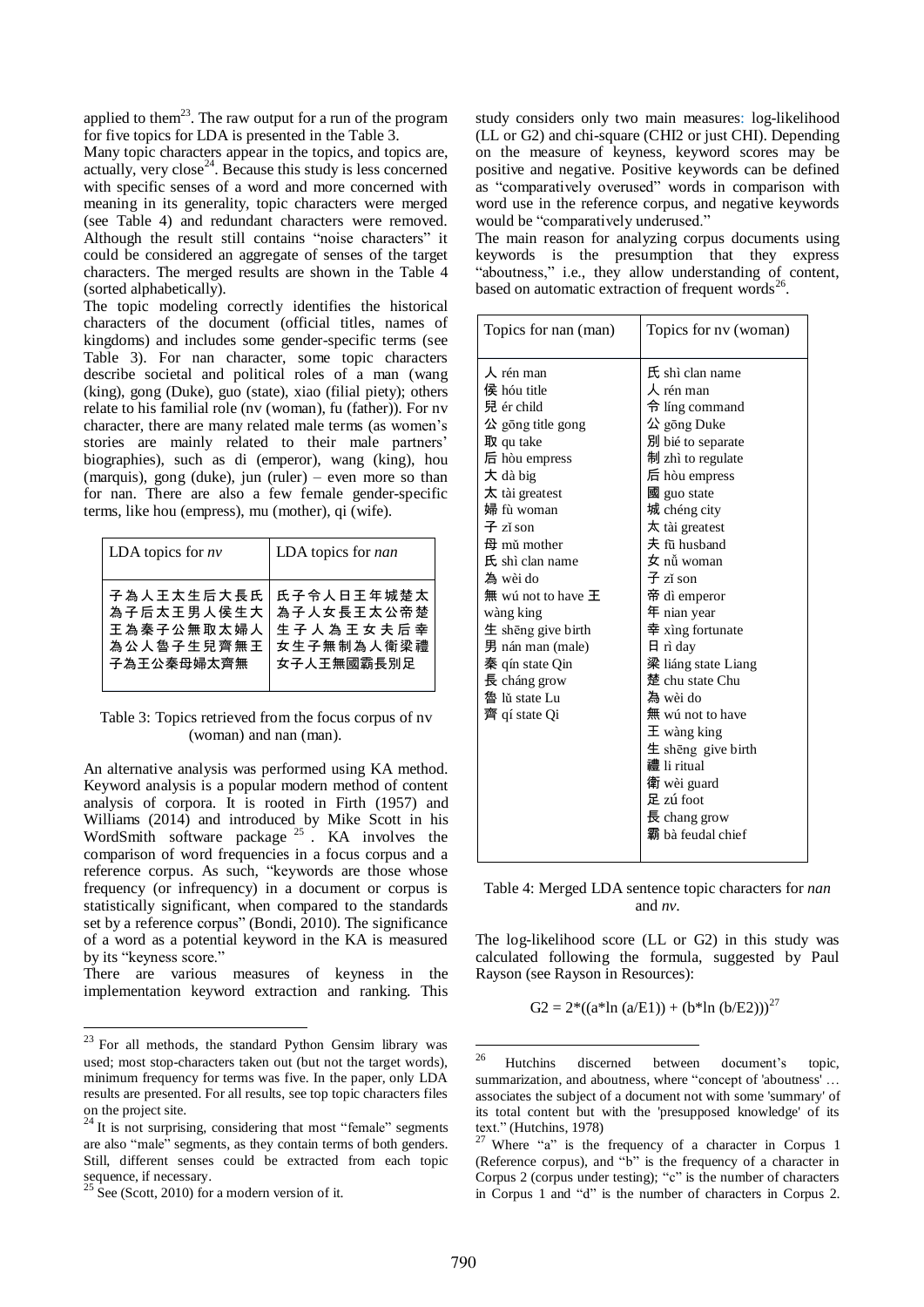|                                   | Corp. 1      | Corp. 2 | Total       |
|-----------------------------------|--------------|---------|-------------|
| Freq. of feature                  | a            | b       | $a+b$       |
| Freq. of feature<br>not occurring | $\mathbf{c}$ | d       | $c+d$       |
| Total                             | $a + c$      | $b+d$   | $N=a+b+c+d$ |

Table 5: Contingency table for the CHI2 test

There are definitely more characters, related to gender context in the KA list. For instance, in the list for *nv* (woman), there are such terms as *fei* (concubine), *ji* (prostitute), *qi* (wife), *qie* (concubine), *fu* (woman), and some terms for marriage, that are not present in the topics. CHI2 score for keywords was calculated using the contingency table and the formula from (Baron et al. 2009), see Table 5.

#### $X2 = N(ad-bc)2/(a+b)(c+d)(a+c)(b+d)$

Similar to the topic analysis, focus corpora were created for target words based on one-sentence context windows (these sentences were removed from the main corpus, which became the reference corpus). The results of the output (alphabetically sorted top thirty characters) are presented in Table 6.

Table 7 summarizes a comparison between topic modeling and keyword analysis. Although there are some overlapping terms in LDA and KA CHI2 lists (e.g., *wang* (king)), there are more differences. Not only there are more terms in the KA output that are found on the genderspecific list, but there is also better fit from the KA to the term's semantics. For example, for woman, on the LDA list, only three terms are from female gender-specific group, while on the KA list there are nine such terms. The KA list of terms offers a better description of women's roles in the traditional Chinese society, while the LDA list instead indicates historical actors to whom women are attached.

It should be recalled, that, from the beginning, topic modeling was not about the "content" of the corpus. If the focus corpus for nv could be defined as consisting of historical passages about women, then topic modeling could be described as extracting its "historical topicality", while KA method, in agreement with how it is defined by its developer, is rather extracting this "aboutness", i.e., the content of the document.

The words, obtained through keyword analysis of focus corpora, can be useful for creating a semantic framework (or a template) of the meaning of the term, i.e., keyword analysis of the focus corpora can be useful for the automatic creation of meaning templates for terms. The list of gender-specific terms can be used as a criterion for

-

projecting gender character of the term in question automatically.

Table 6: Top 30 keyword analysis (CHI2) characters for *nan* (man) and *nv* (woman).

# **6. Discussion and Conclusion**

This study contributes to the community the new corpus of Classical Chinese (CCDH), on the basis of open-source dynastic histories, covered by Creative Commons license. The datasets are free for downloading and refined processing (e.g., POS marking) by the public. This corpus is unique in that it supports both synchronic and diachronic studies of Classical Chinese, where there is a dearth of free available and licensed corpora<sup>28</sup>.

The second contribution of the study is to offer a case study of how this corpus could be used, in terms of gender analysis. Gender analysis is not yet a developed area of research in Classical Chinese, so the authors had to create a novel list of gender-specific terms. The study creates a co-occurrence matrix of target terms from the genderspecific list and their context terms. The list of context terms ("synoptic vocabulary") underlines contextual

-

<sup>&</sup>quot;a+b" will be the total number of a character in both corpora, and "c+d" is the number of all characters in both corpora. In these terms, expected values E1 (for Corpus 1) and E2 (for Corpus 2) will be  $E1 = c*(a+b)/(c+d)$  and  $E2 = d*(a+b)/ (c+d)$ .

<sup>&</sup>lt;sup>28</sup> As mentioned above, another corpus that could be freely downloaded and used by researchers is the Huainanzi, released in 2014.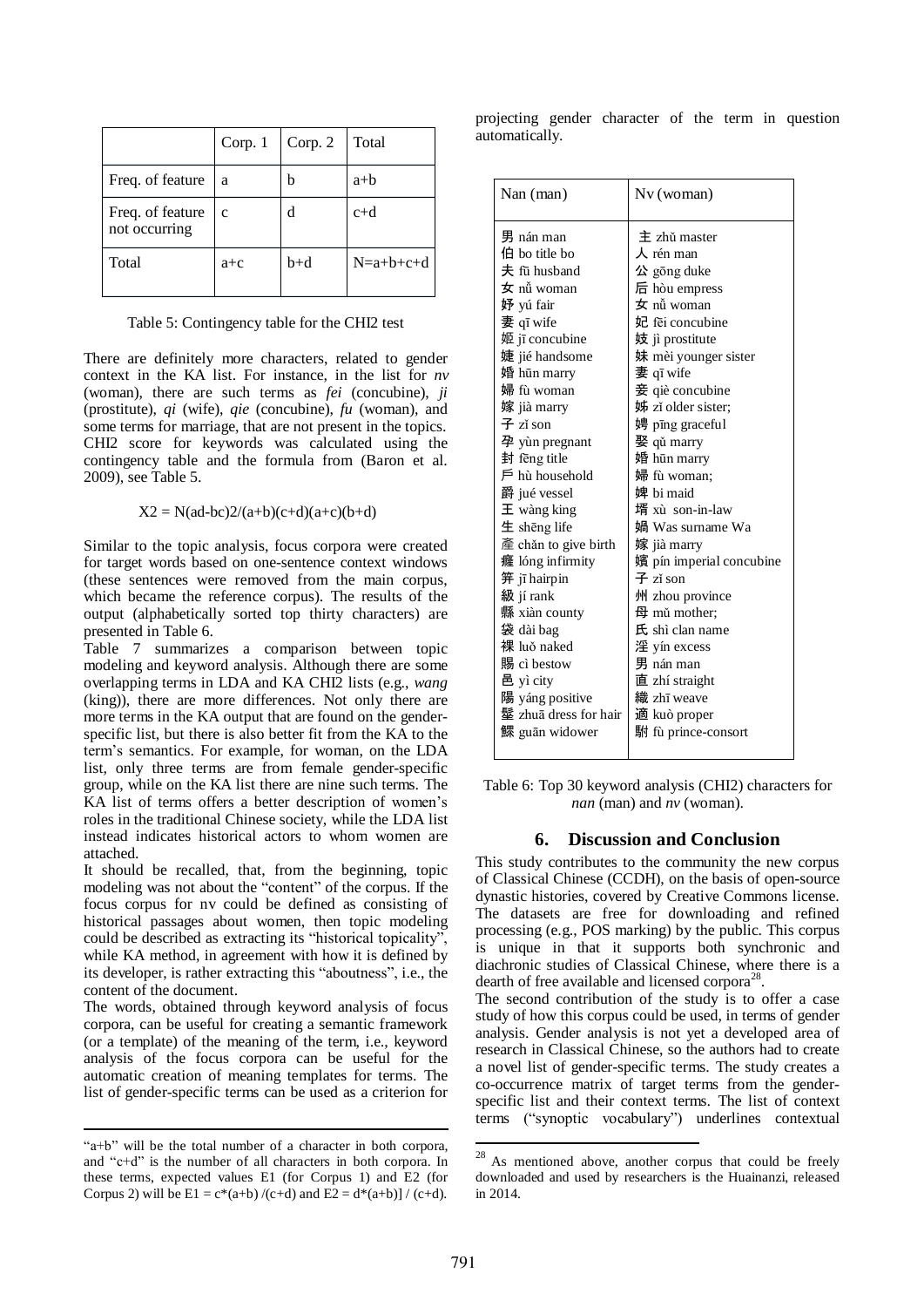relations to the target terms. It is found that most target terms share context, but the male terms have larger synoptic vocabularies (i.e., more diverse context).

| LDA nan                                                                                                     | KA nan                                                                                                                           | LDA nv                                                                                                              | KA nv                                                                                                                                                                                                                                                              |
|-------------------------------------------------------------------------------------------------------------|----------------------------------------------------------------------------------------------------------------------------------|---------------------------------------------------------------------------------------------------------------------|--------------------------------------------------------------------------------------------------------------------------------------------------------------------------------------------------------------------------------------------------------------------|
| 人 man<br>侯 title<br>兒 child<br>公 gōng<br>后 empress<br>婦 woman<br>$\pm$ son<br>母 mother<br>$E$ king<br>男 man | 男 man<br>伯 title bo<br>夫<br>husband<br>$\pm$ woman<br>妻 wife<br>姬<br>concubine<br>婦 woman<br>子 $son$<br>$E$ king<br>鳏<br>widower | 人 man<br>公 Duke<br>后 empress<br>$\pm$ husband<br>$\pm$ woman<br>子 son<br>帝 emperor<br>$E$ king<br>霸 feudal<br>chief | $\pm$ master<br>$\lambda$ man<br>公 duke<br>后 empress<br>$\frac{1}{2}$ woman<br>妃 concubine<br>妓 prostitute<br>妹 sister<br>妻 wife<br>$\equiv$ concubine<br>姊 older sister<br>婦 woman<br>婢 maid<br>壻 son-in-law<br>嬪 concubine<br>$\pm$ son<br>母 mother<br>駙 consort |

Table 7: Comparison of LDA and KA terms, found on the gender-specific list of terms.

The diachronic analysis of context terms in the synoptic vocabularies reveals that these vocabularies are relatively stable, i.e., not many pairs of context-target terms display substantial change (or considerable increase and decrease in frequency over time). This study opens up opportunities for future inquiries into semantic change and the historical lexicon in Classical Chinese.

# **7. Acknowledgements**

We would like to thank the anonymous reviewers and Ella Rabinovich for their helpful comments and suggestions.

# **8. Bibliographical References**

- Baron, A., Rayson, P. and Archer, D. (2009). Word Frequency and Key Word Statistics in Corpus Linguistics. *Anglistik: International Journal of English Studies,* 20(1):41–67.
- Blei, D. M., Ng, A. Y., and Jordan, M. I. (2003). Latent Dirichlet allocation. *Journal of Machine Learning Researc*h, 3:993–1022.
- Bondi, M. Perspectives on Keywords and Keyness: An Introduction. (2010). In Bondi, M. and Scott, M. (Eds.), *Keyness in Texts*. *Studies in Corpus Linguistics, 41*. Amsterdam; Philadelphia: John Benjamins Pub. Co, pp.1–18.
- Bordag, S. (2006). Word sense induction: Triplet-based clustering and automatic evaluation. In Proceedings of the Eleventh Conference of the European Chapter of the Association for Computational Linguistics (EACL'06), pages 137–144, Trento, Italy, april. The European Chapter of the Association for Computational Linguistics (EACL).
- Brody, S. and Lapata. M. (2009). Bayesian word sense induction. In Proceedings of the Eleventh Conference of the European Chapter of the Association for Computational Linguistics (EACL'09), pages 103–111, Athens, Greece, march. The European Chapter of the Association for Computational Linguistics (EACL).
- Carlitz, K. (1991). The Social Uses of Female Virtue in Late Ming Editions of Lienu Zhuan. *Late Imperial China* 12(2):117-148.
- Cook, P., Lau, J.H., McCarthy, D. and Baldwin, T. (2014). Novel word-sense identification. In Proceedings of the 25th International Conference on Computational Linguistics (COLING 2014): Technical Papers, pages 1624–1635, Dublin, Ireland, august.
- Crawford, J., Leynes, P., Mayhorn, C. and Bink, M. (2004). Champagne, beer, or coffee? A corpus of gender-related and neutral words. *Behavior Research Methods*, *Instruments, & Computers*, 36 (3): 444-458.
- Dubs, H.H. (1946). The Reliability of Chinese Histories. *The Far Eastern Quarterly,* 6(1): 23-43.
- Dong, H. (2014). A History of the Chinese Language. Routledge, Milton Park, Abingdon, Oxon, England.
- Farris, C.S. (1988). Gender and Grammar in Chinese: With Implications for Language Universals. *Modern China,* 14 (3): 277-308.
- Firth, J. R. (1957). A synopsis of linguistic theory, 1930- 1955. In *Studies in linguistic analysis* (special volume of the Philological Society). Oxford: Blackwell, pp. 1- 32.
- Hamilton, W.L., Leskovec, J. and Jurafsky, D. (2016). Diachronic Word Embeddings Reveal Statistical Laws of Semantic Change. In Proceedings of the 54th Annual Meeting of the Association for Computational Linguistics (Volume 1: Long Papers) pages 1489–1501, Berlin, Germany, august.
- Hong, L. and Davison, B. (2010). Empirical Study of Topic Modeling in Twitter. In Proceedings of the First Workshop on Social Media Analytics (SOMA '10), pages 80-88, Washington, DC, USA, july.
- Huang S. and Wu, J. (2018). A Pragmatic Approach for Classical Chinese Word Segmentation. In Proceedings of the Eleventh International Conference on Language Resources and Evaluation (LREC'18), pages 1161- 1168, Miyazaki, Japan, may. European Language Resource Association (ELRA).
- Hucker, C. (1985). A Dictionary of Official Titles in Imperial China. Stanford: Stanford University Press.
- Hutchins, W. J. (1978). The Concept of 'Aboutness' in Subject Indexing. *Aslib Proceedings*, 30(5):172-181.
- Lau J.H., Cook, P., McCarthy, D., Newman, D. and Baldwin, T. (2012). Word sense induction for novel sense detection. In Proceedings of the 13th Conference of the European Chapter of the Association for Computational Linguistics (EACL 2012), pages 591– 601. Avignon, France, april.
- Li, B., Xi, N., Feng, M, and Chen, X. (2012). Corpus-Based Statistics of Pre-Qin Chinese. In Donghong Ji and Guozheng Xiao, editors, Chinese Lexical Semantics: 13th Workshop, CLSW 2012, Revised Selected Papers, pages 145-153, Wuhan, China, july,
- Lee, J and Chen, J-S. (1997). The "Database of Full Text Chinese Documents" at the Institute of History and Philology, Academia Sinica. In Conference Materials for Pacific Neighborhood Consortium 1997 Special